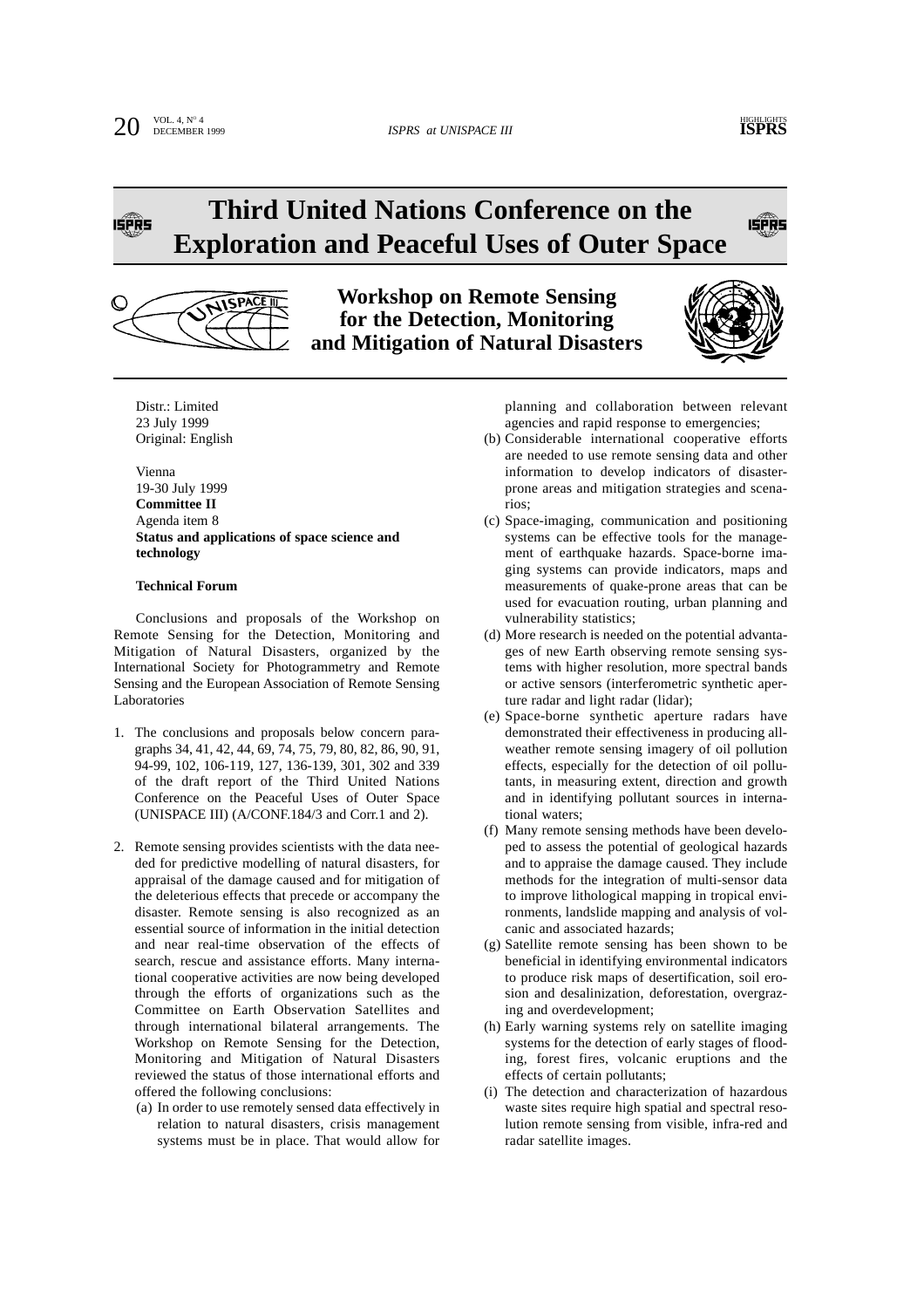### **HIGHLIGHTS**

**ISPRS** at UNISPACE III  $\frac{1}{2}$  DECEMBER 1999 21

- 3. Satellite data are used operationally to lessen the impact of natural disasters such as tropical cyclones, flash floods, heavy snowstorms, volcanic ash clouds, sea ice, toxic effects on coastal waters and harmful algal blooms.
- 4. In conclusion it can be stated that many techniques



### **Seminar on Environment and Remote Sensing for Sustainable Development**



Distr.: Limited 23 July 1999 Original: English

Vienna 19-30 July 1999 **Committee II** Agenda item 8 **Status and applications of space science and technology**

#### **Technical Forum**

Conclusions and proposals of the Seminar on Environment and Remote Sensing for Sustainable Development.

- 1. The Seminar on Environment and Remote Sensing for Sustainable Development focused on the application of space remote sensing science and technology to issues of importance to developing countries, such as agriculture, infrastructure, environment and decisionmaking, from the perspective of Governments and private space technology providers, as well as from that of regional representatives of the user community.
- 2. During the Seminar eight panel members made presentations describing existing programmes and future missions planned with a view to providing data and information products and the potential value of those products to developing countries. Subsequently, participants discussed with members of the panel issues concerning remote sensing and sustainable development.
- 3. Both the presentations and the subsequent discussion revolved around issues that condition the ability of developing countries to make full use of remote sensing data and information products. Those issues were as follows:
	- (a) Limitations in the capacity available in developing countries in terms of hardware, software and human resources;
	- (b) Problems of data pricing, access and standards;
	- (c) New missions by "space-faring" nations that were likely to have an adverse effect on both of the above factors;

(d) New models for the exploitation of remote sensing that had emerged in Brazil and India.

using Earth observation data are being used effectively to manage natural disasters, but more effort is needed to make disaster prediction a reality and to plan responses. More research is needed to integrate new data sources and to exploit them effectively.

4. The Seminar made the following recommendations for incorporation in the text of the draft report of the Third United Nations Conference on the Exploration and Peaceful Uses of Outer Space (UNISPACE III) (A/CONF.184/3 and Corr.1 and 2):

#### **Paragraph 139**

- (a) Insert a new paragraph 139 bis to read:
	- "The questions of access, dissemination and archiving of Earth observation data are growing in importance. Because issues of data policy, and in particular pricing policy, present obstacles to the effective utilization of Earth observation data, a greater clarity in statements of data policy by the supplier organizations would be helpful to the development of the Earth observation sector. The advantages and disadvantages of different pricing models should be explored and assessed against the opportunities to use Earth observation data for specific applications, including disaster management and global observations. The experience of those organizations which have already established Earth observation data policies, such as the National Space Development Agency of Japan and the European Space Agency, should be harnessed by national and international Earth observation programmes";

#### **Paragraph 140**

- (b) Insert a new paragraph 140 bis to read:
	- "To provide a venue for the discussion and resolution of technical and policy matters among data and information users and providers, both public and private, a series of regional forums should be held. To ensure their transparency and credibility, those forums should be organized and hosted by a non-governmental organization such as the International Society for Photogrammetry and Remote Sensing";

#### **Paragraph 142**

- (c) Insert a new paragraph 142 bis to read: "The work of the Food and Agriculture Organization
	- of the United Nations in using geographic information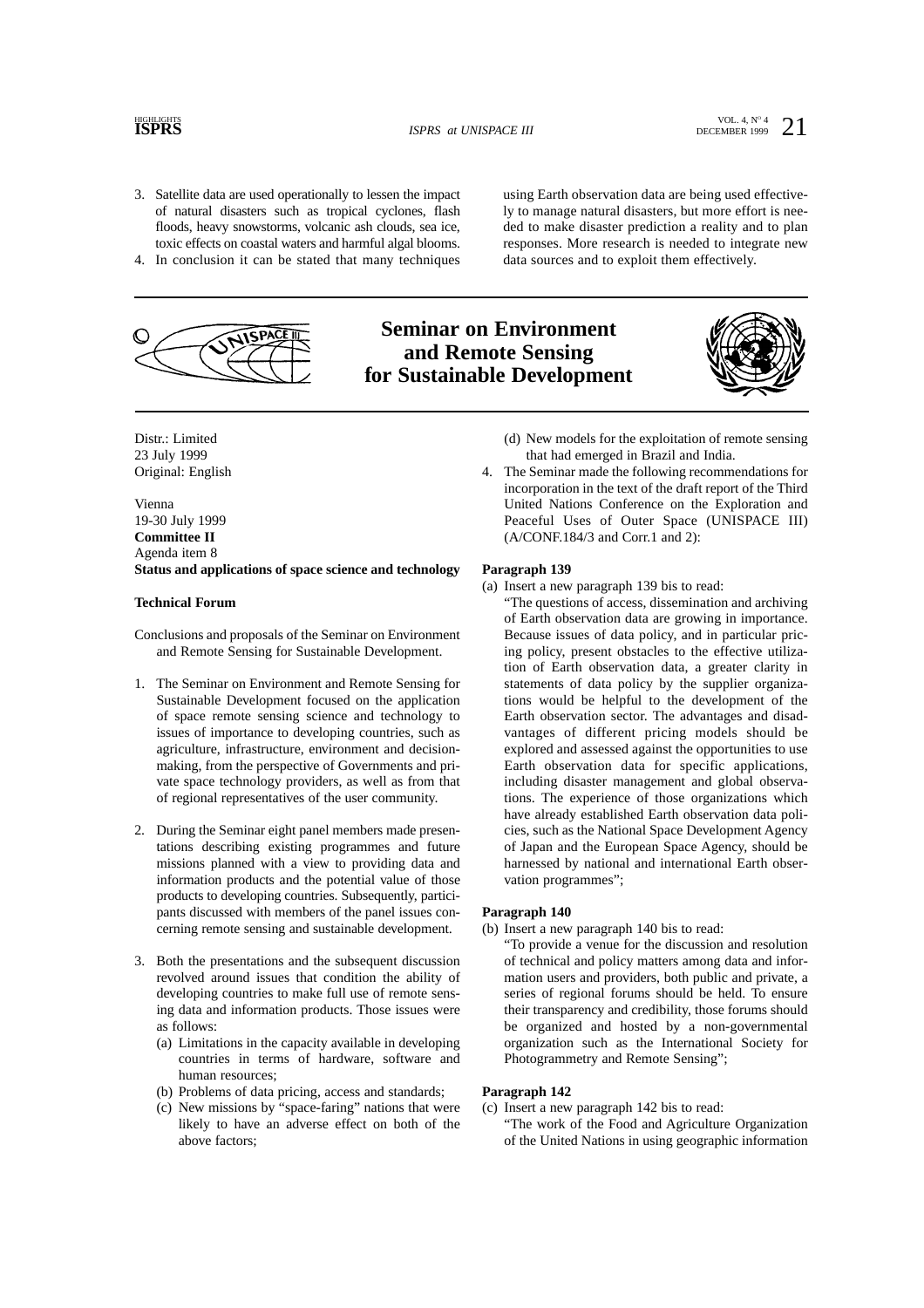systems to analyse Earth observation and other environmental data to assist policy and decision makers should be communicated more fully to developing countries through literature, pilot project descriptions, data sets on CD-ROMs and the World Wide Web";

#### **Paragraph 144**

(d) Add the following sentence at the end of paragraph  $144.$ 

"There should be a wider and more effective communication of lessons learned on the use of Earth observation for sustainable development in developing countries, including India's Integrated Mission for Sustainable Development and the cooperation between Brazil and China to launch their own Earth observation satellite, the China-Brazil Earth Resources Satellite (CBERS)";

#### **Paragraph 218**

- (e) Add a new subparagraph (e) to read:
	- "(e) Assisting the centres in developing strategies that would help administrators and managers to understand better the benefits available from the use of remote sensing in sustaining and enhancing the quality of life in developing countries";

#### **Paragraph 283**

(f) Add the following sentence at the end of paragraph 283:

"Such cooperation will benefit from public/private

partnerships, in appropriate circumstances, with suitable arrangements being made for risk-sharing and for developing operational systems that build on successful research and development activities";

#### **Paragraph 321**

(g) Add a new section after paragraph 321 to read: "(c)Specific action programmes

"Open access to space is essential to the widest possible utilization of all applications that bring benefits to humankind, including sustainable development. Full participation in the information society of the twenty-first century requires that all nations have open access to environmental information gathered by Earth observation platforms. The principle of non-discriminatory access to Earth observation data contained in the Principles Relating to Remote Sensing of the Earth from Outer Space (General Assembly resolution 41/65, annex), in particular principle XII, should continue to be safeguarded and should be enhanced by a clearer definition of its meaning. The United Nations and its Committee on the Peaceful Uses of Outer Space should work with experts in international space law and space policy to define more precisely the issues of practical implementation behind the term 'non-discriminatory access'. That work should include an assessment of how developing countries can put the principle of non-discriminatory access into practice and thereby gain maximum benefits from space-based Earth observation".



**Workshop on Resource Mapping from Space**



Distr.: Limited 23 July 1999 Original: English

Vienna 19-30 July 1999 **Committee II Agenda item 8 Status and applications of space science and technology**

#### **Technical Forum**

Conclusions and proposals of the Workshop on Resource Mapping from Space

1. The conclusions and proposals below concern paragraphs 102-115 and 119-127 of the draft report of the Third United Nations Conference on the Exploration and Peaceful Uses of Outer Space (UNISPACE III) (A/CONF.184/3 and Corr.1 and 2).

#### **A. New global developments in technology**

2. In the last 100 years, natural resource industries have developed from an economy based on access to land and labour into industries where capital (i.e. investment in equipment) dominates. Today, the most rapidly growing segment of the economy is "information": spatial information derived from remote sensing and geographic information systems can help natural resource mangers, in both developed and developing countries, to improve food production and water management, decrease costs or reduce environmental degradation.

#### **B. Resource issues**

3. Agricultural statistics clearly show that the world food balance is becoming more and more fragile. Since the mid-1980s per capita food production at the global level has decreased steadily.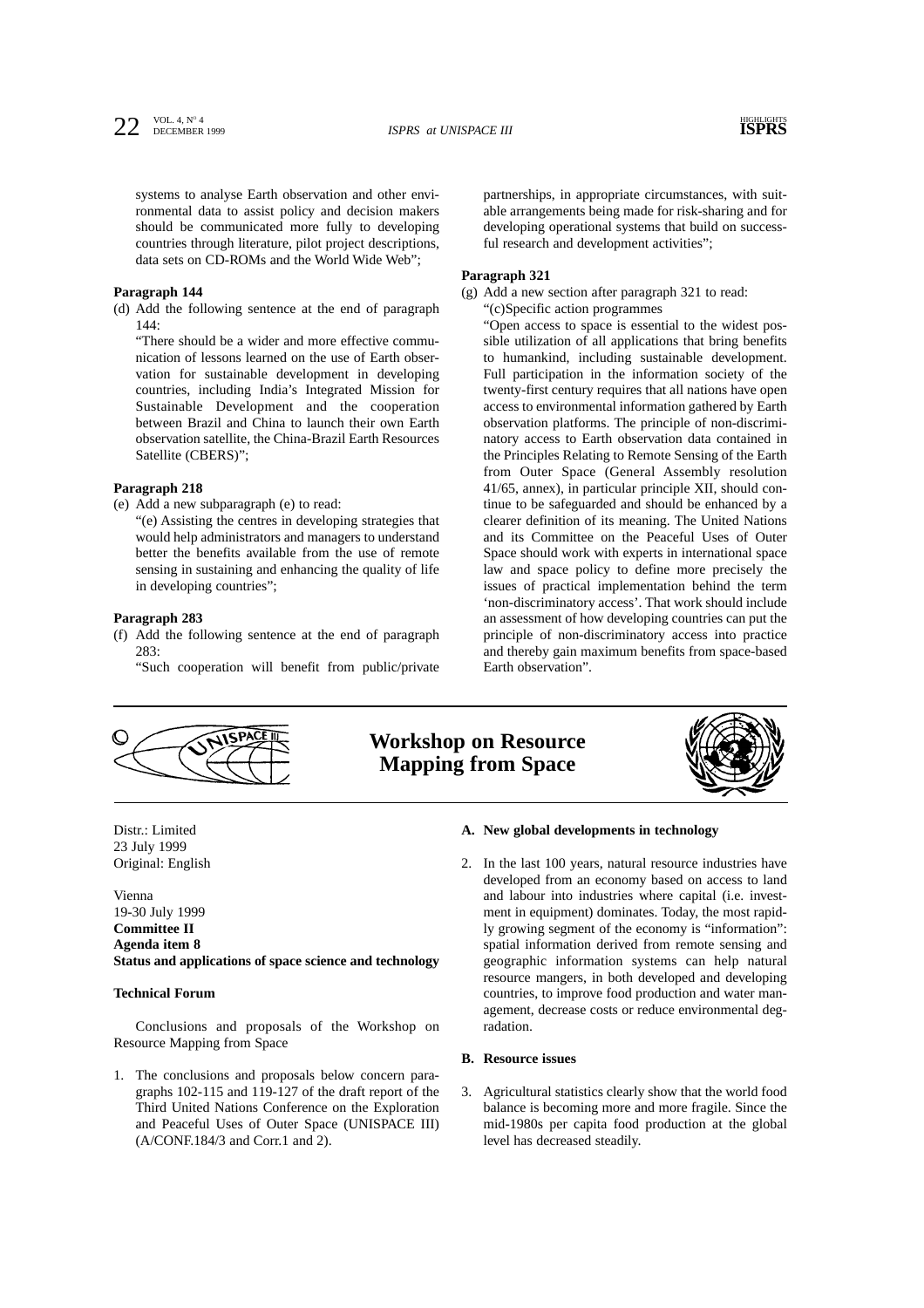**ISPRS** at UNISPACE III  $\frac{\text{VOL. 4, N}^{\circ}4}{\text{DECEMBER 1999}}$  23

- 4. There will be a considerable shortage of water for drinking, for sanitation and, most importantly, for growing crops in the twenty-first century. Water as a scarce commodity needs to be properly managed.
- 5. The degradation of limited arable land by various processes, namely, soil erosion by water and wind, salinization and alkalinization, waterlogging, shifting cultivation, mining and so on, resulting from overexploitation has resulted in the significant decrease in per capita arable land.

### **C. Conclusions**

- 6. Our ability to monitor changes in vegetation and land use in the major production regions of the world is important and remote sensing is the only technique offering such a capability.
- 7. New satellite remote sensing systems are being launched that will be of use at both local and regional levels for natural resource managers. Those systems offer improvements in spatial, spectral or temporal accuracy. As more satellites are placed in orbit, imagery over a geographical location will be accessible at shorter time periods.
- 8. Operational low-cost satellites, such as the advanced very high resolution radiometer of the National Oceanic and Atmospheric Administration of the United States of America (NOAA-AVHRR), create the possibility to monitor on a daily basis the status of land and water resources and crop performance.
- With the advantage of providing synoptic coverage of large areas at regular intervals, coupled with the advances made in computer-aided digital analysis and data fusion, spaceborne multi-spectral measurements made by Earth observation satellites offer an immense potential for generating reliable, timely and cost-effective information on natural resources.
- 10. A judicious use of the full capabilities of Earth observation missions and data should lead to an increase in the quality of remote sensing products, in the information delivered to the customer and in decisions taken by the customer.
- 11. The continuous availability of free or low-cost data for resource mapping on a global scale (e.g. NOAA-AVHRR, and the Satellite pour l'observation de la Terre (SPOT) vegetation mapper) is an urgent priority for environmental monitoring.

**Summary of Conclusions** *UNISPACE III - ISPRS/EARSeL Workshop Remote Sensing for the Detection, Monitoring and Mitigation of Natural Disasters By Prof. Ian Dowman (UCL, United Kingdom) and Dr. Lucien Wald (Ecole des Mines de Paris, France)*



The papers and discussion in this workshop have shown that remote sensing provides scientists the data needed for predictive modelling of natural disasters, appraisal of

the damages, and for mitigating the deleterious effects which precede or accompany the disaster. Remote sensing is also recognised as an essential information source for the initial detection, near real-time observation of the effects, and support of search, rescue and assistance efforts. Many international co-operative activities are now being developed through the efforts of organisations such as CEOS and through international bilateral arrangements. The Workshop reviewed the status of these international efforts to use remotely sensed data for Monitoring and Mitigation of Natural Disasters and offers the following conclusions:

In order to effectively use remotely sensed data for dealing with natural disasters, crisis management systems must be in place. This allows planning and collaboration between relevant agencies and rapid response to emergencies.

Considerable international co-operative efforts are needed to use remote sensing data and information to develop indicators of disaster prone areas and mitigation strategies/scenarios.



- Integration of all available remotely sensed data and other types of data will greatly add to the value of all such data. Data integration techniques are being developed but further research into this is essential.
- Space imaging, communication and positioning systems can be effective tools for management of earthquake hazards. Space borne imaging systems can provide the indicators, maps and measurements of quake prone areas which can be used for evacuation routing, urban planning and vulnerability statistics.
- More research is encouraged to explore the potential advantages of new Earth observing remote sensing systems which have higher resolution, more spectral bands or use active sensors (interferometric SAR, Lidar).
- Spaceborne Synthetic Aperture Radars have demon-

### **HIGHLIGHTS**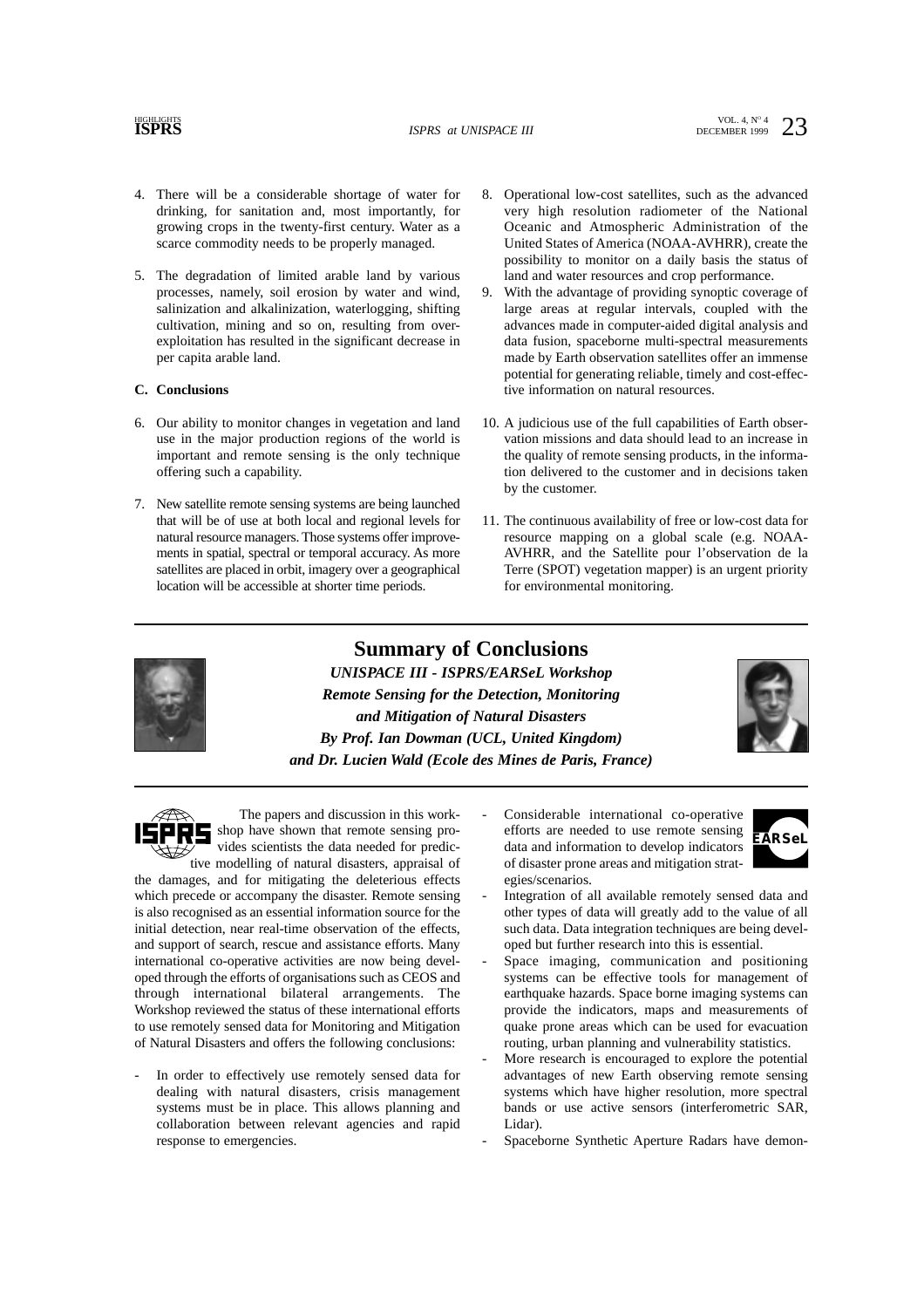

## **ORDER FORM**

Special UNISPACE III Volume of **Remote Sensing Papers** presented at UNISPACE III in the

ISPRS-NASA Seminar on "Environment and Remote Sensing for Sustainable Development"

ISPRS-EARSeL Workshop on "Remote Sensing for the Detection, Monitoring and Mitigation of Natural Disasters"

> ISPRS Workshop on "Resource Mapping from Space"

To receive the volume enter your mailing address and communication numbers:

| Phone : $\frac{1}{2}$ |  |
|-----------------------|--|
|                       |  |
|                       |  |
| E-mail :              |  |
| Country:              |  |

Copy and send this form to:

International Center for Remote Sensing of Environment UMBC Technology Center South Campus Box 2-11 1450 South Rolling Road Baltimore, MD 21227, U.S.A. E-mail: icrse@symposia.org Fax: +1-410-455-5575

**Free of charge when ordered before 31 January 2000.**